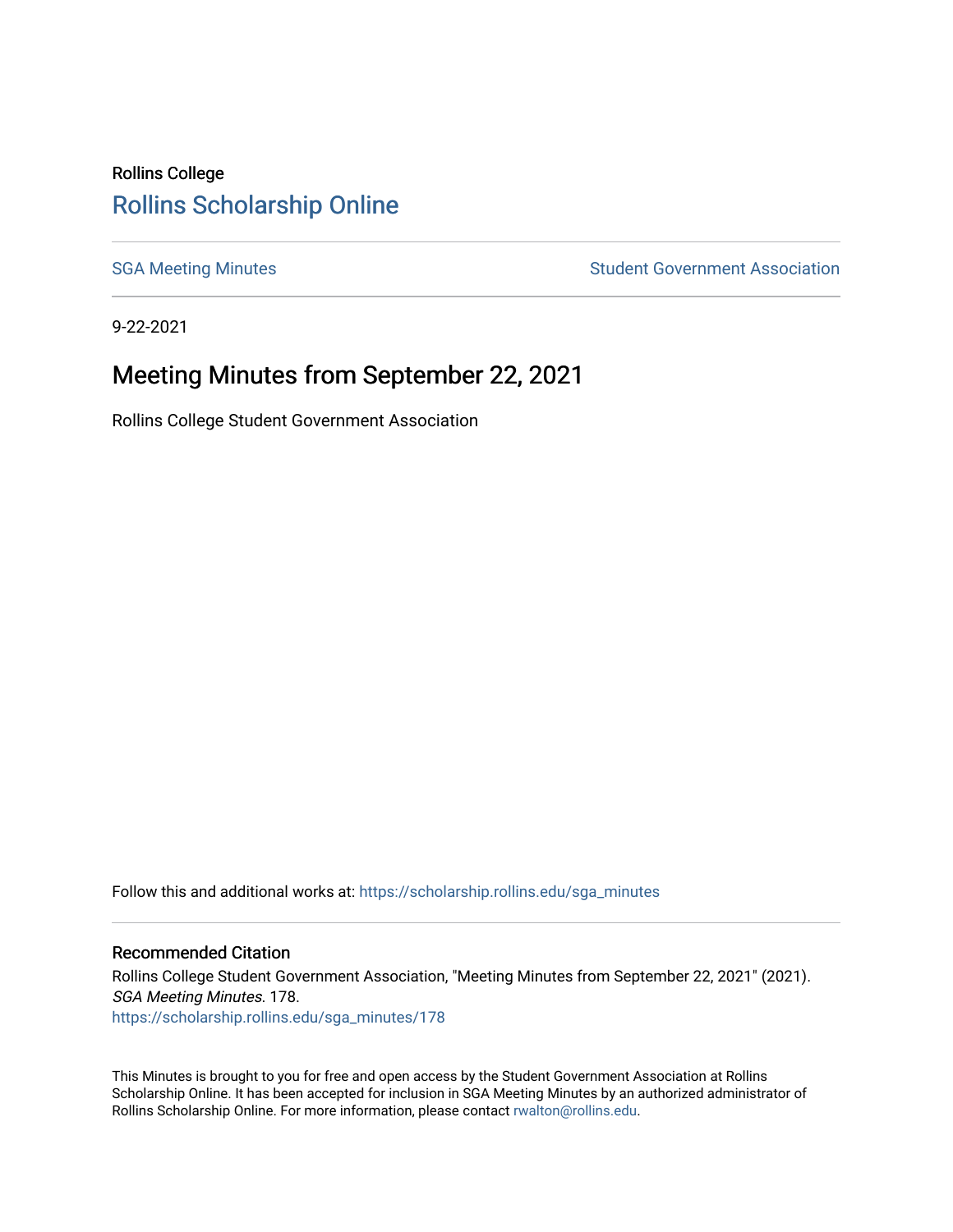

## **1000 HOLT AVENUE - 2746 WINTER PARK, FL 32789-4499** ROLLINS.EDU - SGA@ROLLINS.EDU

The regular weekly meeting of the Rollins College Student Government Association was held on September 22<sup>nd</sup>, 2021, at 7:04pm, at Rollins College in the Galloway Room of Kathleen W. Rollins Hall.

- **I. Call to Order**
- **II. Roll Call**
- **III. Welcome**
- **IV. Approval of Minutes**
	- $\bullet$  N/A
- **V. Speakers**
	- **●** None

# **VI. Executive Reports**

# A. President

- Organizational senator election tonight
- Met with Cornwell tonight and vaccination rate coming up
- 4 percent from 90 percent threshold
- Cornwell may change fall fox day for on campus students
- Meeting on Friday with Finance VP regarding tuition freeze proposal
- Reached out to student organization leaders and established a point of contact of people of people who they want to send to student organization council
- Vacancy for Attorney General position and the person is being interviewed at this point
- B. Vice President
	- Welcome!
- C. Chief Justice
	- Nothing to Report
- D. Academic Affairs
	- Currently recruiting for academic affairs committee- tasked to work with the curriculum committee like setting the academic calendar and reviewing course changes
	- If you are interested, meets on Tuesday
	- Diversity task force for diversity curriculum in classes
	- Task force members are already chosen
	- If you have any questions, ask after the meeting or during open forum
- E. Internal Relations
	- Future Organizational Senators: if you are absent for any meeting, please make sure to email me your reports at  $\frac{eholder(\partial_i rollins.edu)}{en}$  anytime up to a few hours before the Senate meeting. I will not hunt you down for your reports, so please make sure to be on top of it if you plan to be absent or are absent for whatever reason.
- F. Public Relations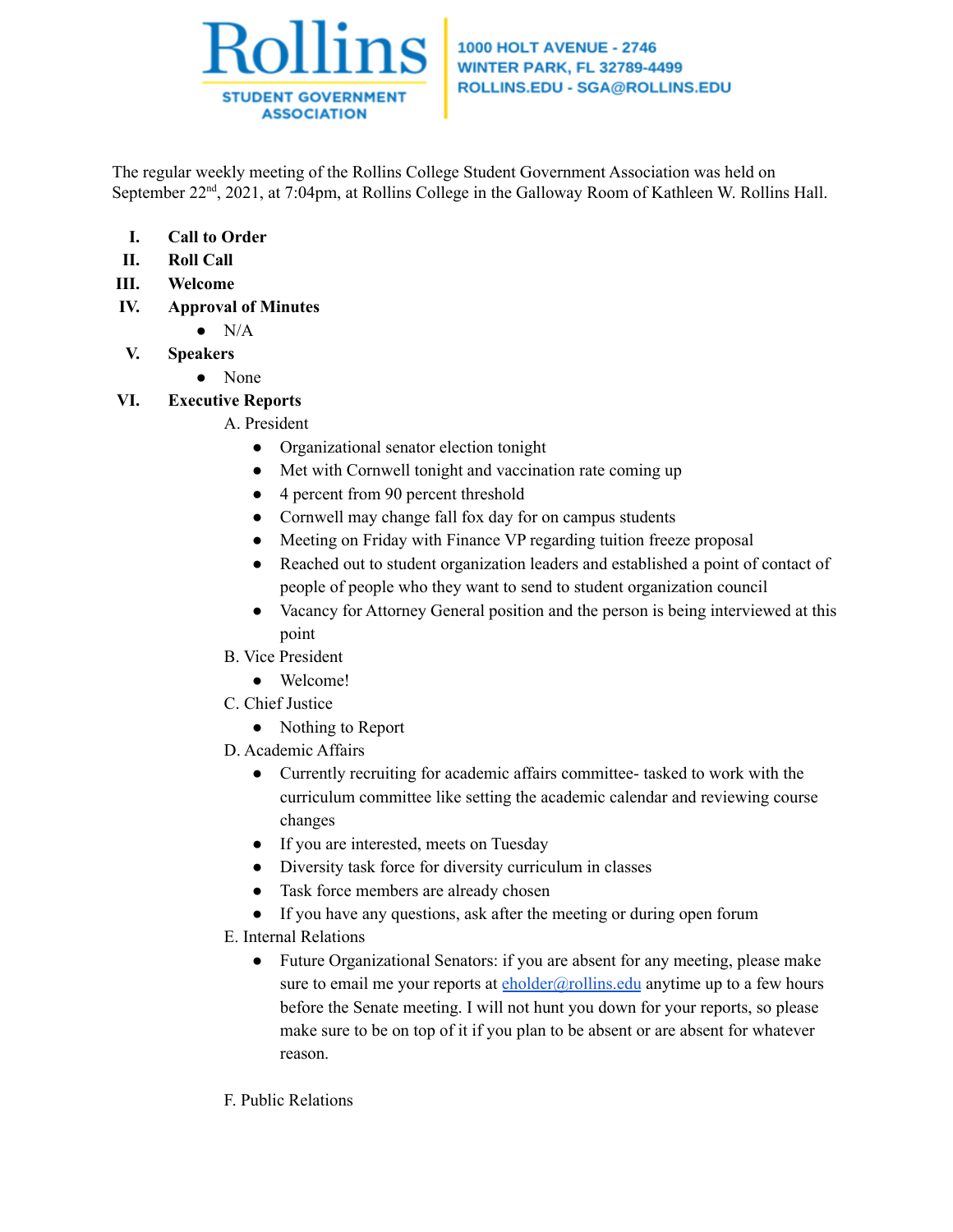- Event next Tuesday- Fresh Check Day
- SGA will be there from 12-2
- If you have any questions, ask after the meeting
- Recruiting for Public Relations Committee- create social media assets and send campus wide emails

## G. Events

- **Vaccination Fair:**
	- Vaccination fair: it went super well, with a great turnout! We gave out a few Covid-19 vaccines to students, faculty, and staff
	- Gave out a bunch of flu vaccines
	- Showed about thirty students and staff how to upload their vaccine card
	- Gave out snacks, waters, and Peg's Cookies
	- Spoke at 'State of the College' to encourage faculty and staff to get involved, it went very well

# **Future Events**

- Homecoming 2021:
	- October 4th through the 8th
	- Theme: The Great Gatsby
	- More details coming very soon

#### H. Finance

- Recruiting for Fox Funds committee
- Applications: https://forms.gle/q51QbmNruBhVfWkv9 also sent through email
- 2 requests so far for funding
- I. Student Life

# **Sustainability**

- Ecofriendly / Re-usable containers, bring back and get tokens
- Composting & Donating Additional Food / Resources
- Marketplace: Re-usable Straws & Cups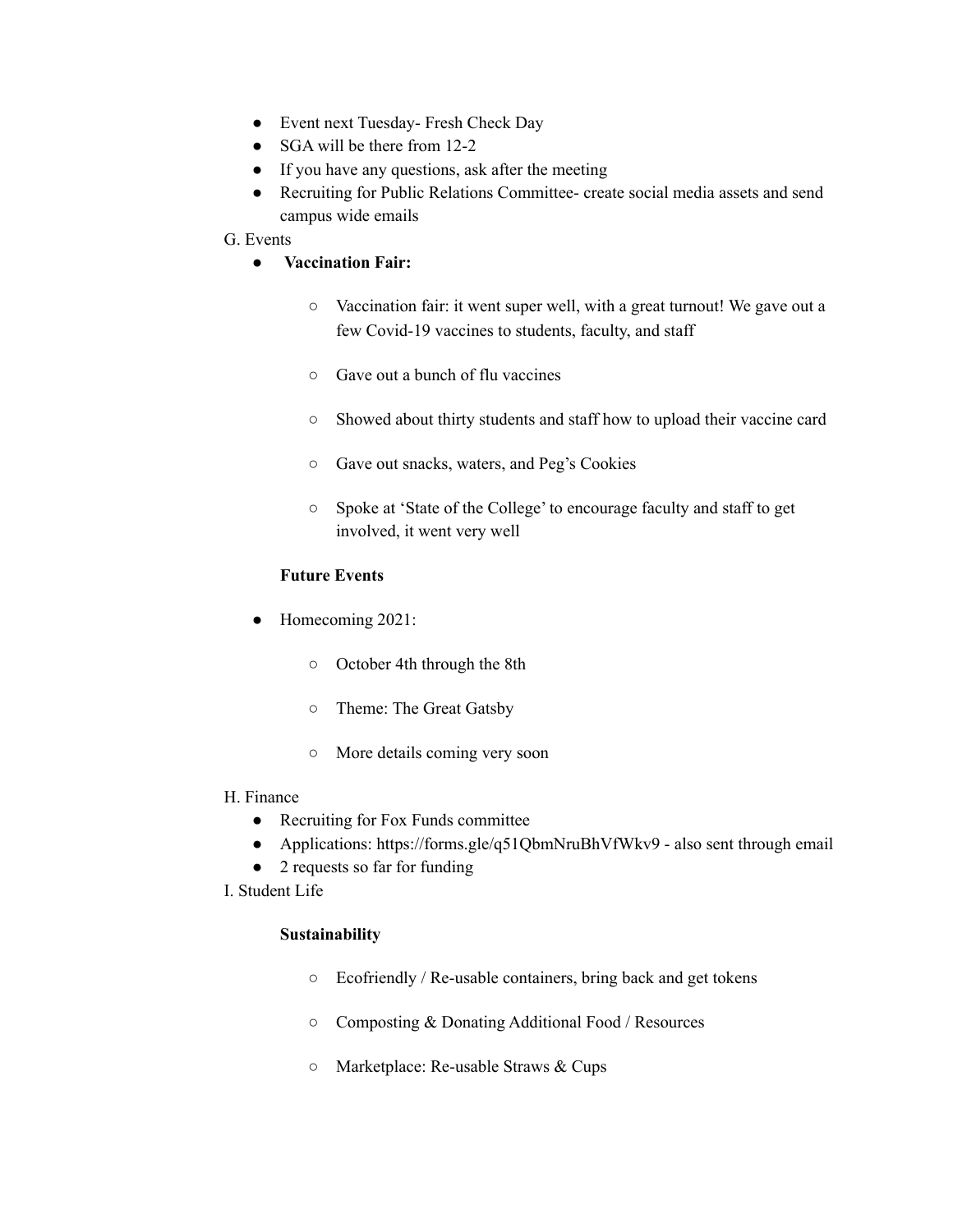## **Specials**

- Wednesday Night: Upscale Fine Dining (Ramen Night, Seafood, etc.)
- Thursday Afternoons: Big City Bites featuring foods from cities (Seattle, etc.)

# **Blue & Gold Apron**

- Go Foods Made in-house, order online & Recipes
- J. Diversity and Inclusion
	- Recruiting for diversity and inclusion committee- help to promote diversity and inclusion on campus
	- Diversity fair every spring
- K. Attorney General
	- Vacant
- L. President Pro Tempore
	- Vacant
- M. Advisors
	- Elected senators will get an email with Robert's rules
	- Make sure Alexandra has correct email address to send emails

# **VII. Ad-hoc Committees**

● Not yet

# **VIII. Open Forum**

• STD Testing at the wellness center

# **IX. Old Business**

- **●** Vacant Class Senator Elections
	- **i.** Senior Class Senators (2)
		- 1. None
	- **ii.** Holt School Senators (2)
		- 1. None

# **X. New Business**

- **●** Organizational Senator Elections
	- A. Center for Leadership & Community Engagement (CLCE)
		- Deanna Watkins
		- Somar Ramos
	- B. Center for Career & Life Planning (CCLP)
		- Somar Ramos
	- C. Wellness
		- Perry Middleton
	- D. Accessibility
		- Kate Mcaraw